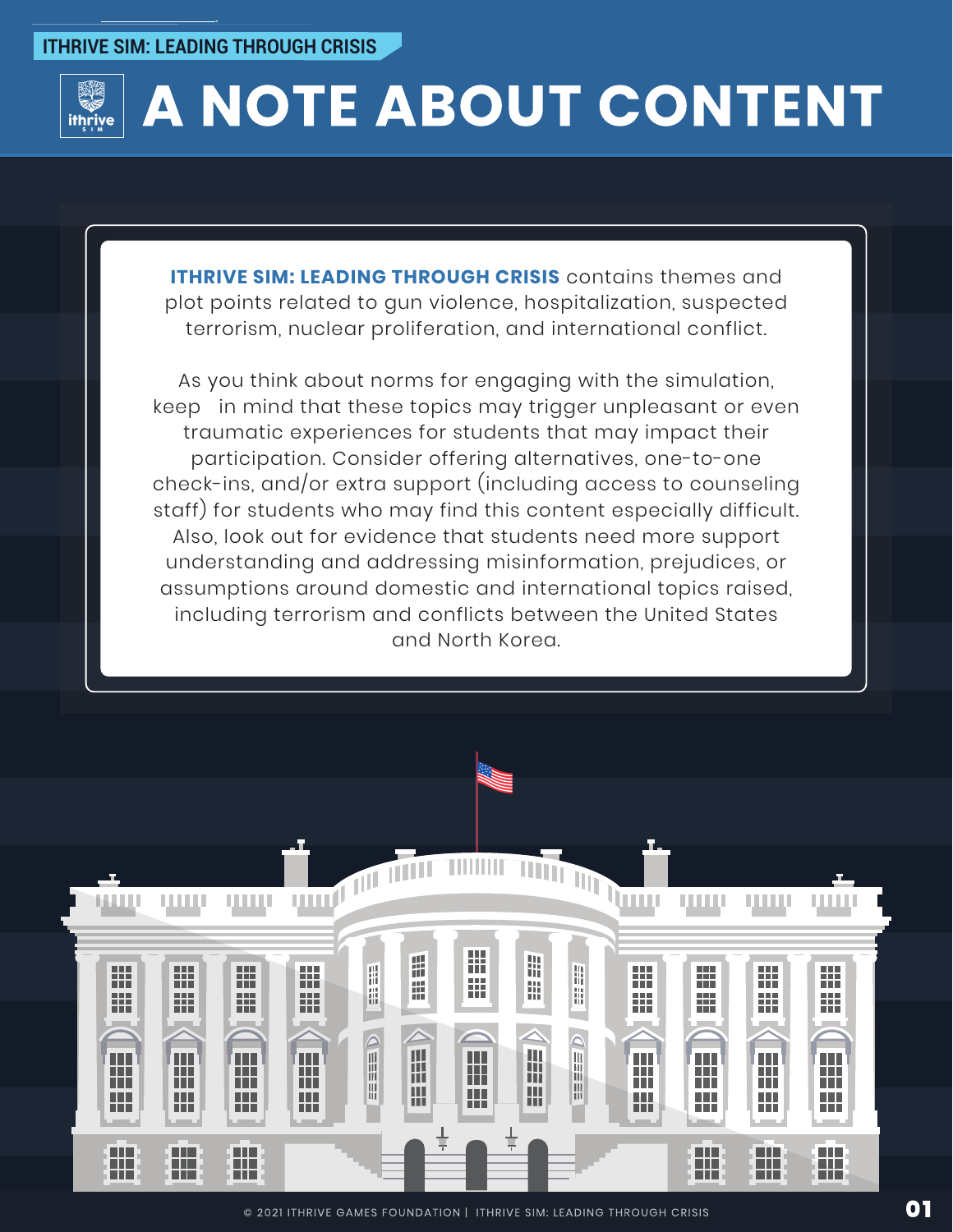# **ITHRIVE SIM: LEADING THROUGH CRISIS**

# **TEACHER CHECKLIST**



# PRE-SIM PREP: TEACHER (OUTSIDE OF CLASS) **45 MINUTES**

- 
- **REGISTER ON ITHRIVESIM.ORG (5 minutes):** Create a facilitator account on [www.ithrivesim.org.](www.ithrivesim.org)
- **GATHER STUDENT ROSTER (5 minutes):** When setting up this simulation, you will be asked to input  $\bullet$ the first name of all students who'll be playing. This will be their **login ID**. Have your student roster available to upload names easily when the time comes.
- **SET UP THE SIMULATION (5 minutes)**: [Create a class](https://ithrivegames.notion.site/Create-a-Class-9b7fdede6e744da58ba7c1d27eb9d3da) and then creat[e a simulation session.](https://ithrivegames.notion.site/Create-a-Simulation-Session-d7e00b9e0e5e452e9e2ee7756182eca1)
- **REVIEW CHARACTER ROLES AND MATCH STUDENTS WHERE THEY BEST FIT (15 minutes)**: Review the notes and infortmation on each role in the simulation below and determine which student would be best suited for each position.

| <b>NAME OF</b><br><b>CHARACTER ROLE</b>      | <b>LINK TO</b><br><b>CHARACTER PACKET</b> | <b>SPECIAL NOTES</b><br><b>FOR ASSIGNING</b>                                                                                                                                      |
|----------------------------------------------|-------------------------------------------|-----------------------------------------------------------------------------------------------------------------------------------------------------------------------------------|
| <b>DEPUTY PRESS</b><br><b>SECRETARY</b>      | <u>bit.ly/3gmoX7q</u>                     | This character is in charge of deciding<br>what to say to the press and the public<br>about the unfolding crisis.                                                                 |
| <b>SECRETARY</b><br><b>OF DEFENSE</b>        | bit.ly/35eFvrz                            | This character will lead on decisions<br>related to military actions to protect<br>America during a crisis.                                                                       |
| <b>SECRETARY</b><br><b>OF STATE</b>          | bit.ly/3gkUuX5                            | This character oversees relationships<br>and negotiations with foreign nations<br>in the midst of the crisis.                                                                     |
| <b>SECRETARY</b><br><b>OF ENERGY</b>         | bit.ly/3xiAIRJ                            | This character will need to make<br>decisions about key energy legislation<br>in the midst of a crisis.                                                                           |
| <b>ATTORNEY</b><br><b>GENERAL</b>            | bit.ly/3xlKvXs                            | This character leads the U.S.<br>Department of Justice and oversees<br>the Federal Bureau of Investigation<br>(FBI). Their job is to defend and enforce<br>the U.S. Constitution. |
| <b>SECRETARY OF</b><br><b>TRANSPORTATION</b> | bit.ly/3gkRycW                            | This character will need to make<br>decisions about transportation<br>disruptions to ensure traveler safety<br>during the crisis.                                                 |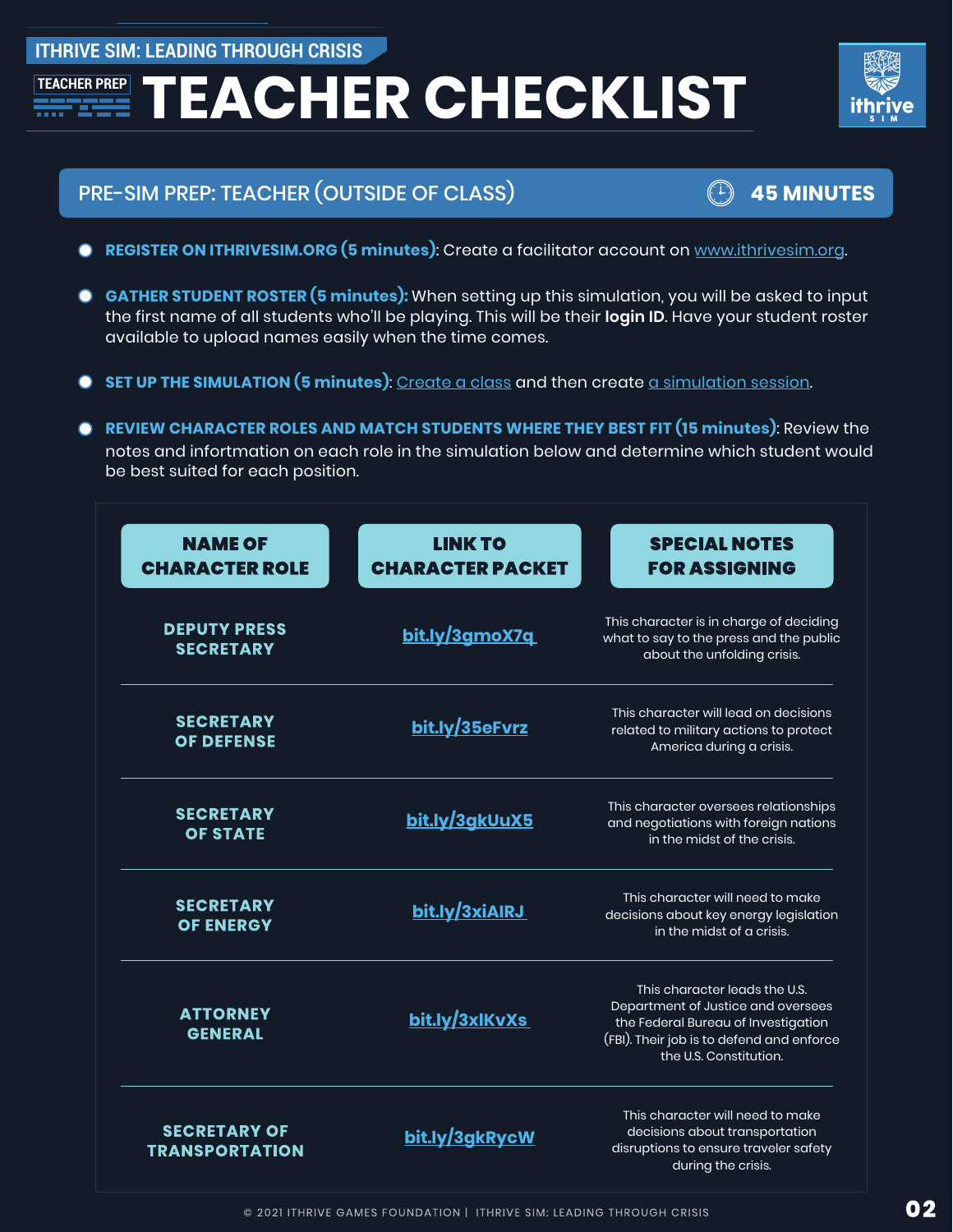**ASSIGN ROLES (5 minutes)**: Using your student roster, input your students' names and assign roles. If you have access to your students' email addresses, plug those in to send invites ahead of time. Your students will receive login information that will enable to access the *iThrive Sim* platform and resources specific to their role.

We recommend that you assign roles at least two days before playing *iThrive Sim: Leading Through Crisis* so that your students can log in to [the platform,](https://ithrivegames.notion.site/Get-Students-Logged-in-d04caec1a0e5402b82c9afa406f6c6f1) review the character sheet for their assigned role, watch a brief tutorial on how to navigate the *iThrive Sim* platform, and complete the role reflection exercise.

**REVIEW PRE-SIMULATION POWERPOINT (5-10 minutes):** Look over the slides of the <u>[Pre-Simulation](https://docs.google.com/presentation/d/1qggQKsjxY7zNNqdL2ErECxZuw5ql7sDKUV7KtCr9mcU/edit?usp=sharing)</u> [PowerPoint t](https://docs.google.com/presentation/d/1qggQKsjxY7zNNqdL2ErECxZuw5ql7sDKUV7KtCr9mcU/edit?usp=sharing)o familiarize yourself with the content before walking students through it.

#### PRE-SIM PREP: IN CLASS

- **DEBRIEF ROLE REFLECTION EXERCISE (5 minutes)**: Invite volunteers to share questions or reflections about their characters based on their prep work.
- **PRESENT THE PRE-SIM POWERPOINT (20 minutes)**: Discuss the concepts presented and answer  $\bullet$ questions. You can view a PDF version of the PowerPoint [here.](https://ithrivegames.org/wp-content/uploads/2021/10/iThrive-Sim_-Leading-Through-Crisis-Pre-Sim-PowerPoint.pdf)
- **INTRODUCE VOCABULARY LIST (5 minutes)**: Share the simulation [vocabulary list a](https://ithrivegames.org/wp-content/uploads/2021/06/Vocabulary-List.pdf)nd go over any unfamiliar terms.
- **OVERVIEW DECISION-MAKING RUBRIC and WORKSHEET (10 minutes)**: Introduce components of the rubric. Let students know they will have a chance to evaluate their own decision-making with this rubric a couple of times during and after the simulation sessions.
	- **ASSIGN** the [Presidential Decision-Making Worksheet a](https://docs.google.com/document/d/1Z_SapVQy56yd9hrsjhLz1JYiiD089st6ukZn0MUqHPc/edit?usp=sharing)s homework to help students get more familiar with using the rubric before the simulation.
- **(Optional) PLAY VIDEO (5 minutes)**: [Why Is It So Hard to](https://edu.gcfglobal.org/en/problem-solving-and-decision-making/why-is-it-so-hard-to-make-decisions/1/) Make Decisions?

# DURING SIM SESSIONS 1 AND 2 (30 MIN EACH)

- [Ask students to](https://ithrivegames.notion.site/Get-Students-Logged-in-d04caec1a0e5402b82c9afa406f6c6f1) log in to *iThrive Sim* then start [the simulation session.](https://ithrivegames.notion.site/Start-a-Simulation-Session-b58fbf5929a94e698835e24bc50e4be8) Use this **[TEACHER](https://ithrivegames.org/wp-content/uploads/2021/06/Teacher-Observation-Log.pdf)**  $\bullet$ **[OBSERVATION](https://ithrivegames.org/wp-content/uploads/2021/06/Teacher-Observation-Log.pdf) LOG** to record your impressions as you watch the simulation unfold (if you are able to observe).
- Consult the SYNOPSIS AND DECISIONS guide for **[PART](https://ithrivegames.org/wp-content/uploads/2021/06/LTC-Synopsis-Part-One.pdf) 1** and **[PART](https://ithrivegames.org/wp-content/uploads/2021/06/LTC-Synopsis-Part-Two.pdf) 2** of the game (they contain  $\bullet$ spoilers), for outlines of the plot of each episode of the scenario and the decisions your students will face. This is especially helpful if you're not able to observe all groups.

## **03**

# $\begin{pmatrix} 1 \end{pmatrix}$  45 MINUTES

#### **60 MINUTES**  $(\begin{matrix} \cdot & \cdot \\ \cdot & \cdot \end{matrix})$